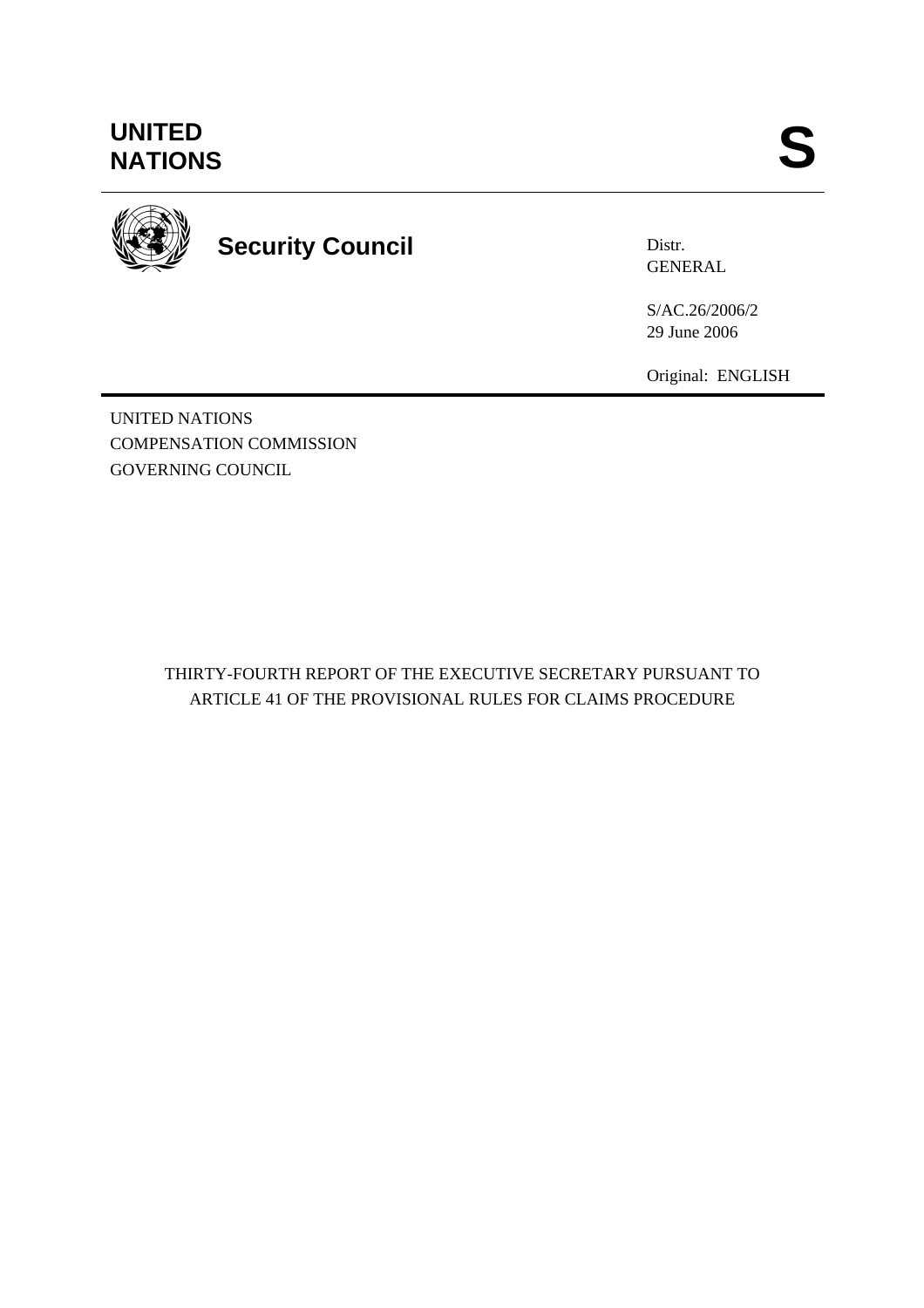#### **Introduction**

1. The present report identifies, pursuant to article 41 of the United Nations Compensation Commission's (the Commission) Provisional Rules for Claims Procedure (S/AC.26/1992/10) (the Rules), recommended corrections in the various claims categories since the "Thirty-third report of the Executive Secretary pursuant to article 41 of the Provisional Rules for Claims Procedure" (S/AC.26/2005/13) (the thirty-third article 41 report). Chapter I of the present report contains recommended corrections concerning claims in categories A and C. Chapter II provides information concerning requests by claimants for corrections under article 41 of the Rules to approved awards in category D, including a report of the secretariat's review to determine whether or not these requests warrant action under article 41. Annexes I and II to the present report contain tables showing the aggregate corrected awards, by country and by instalment, based on the recommendations contained herein. Annex III contains tables showing the secretariat's review of requests for corrections to claims in category D undertaken since the thirty-third article 41 report. Annex IV contains a cumulative table of article 41 corrections to claim awards up to the fifty-ninth session of the Governing Council.

#### I. RECOMMENDED CORRECTIONS CONCERNING CLAIMS IN CATEGORIES A AND C

#### A. Category A corrections

2. The large number of corrections presented in the present report arise from the Governing Council direction to the secretariat at its fifty-ninth session held from 7 to 9 March 2006 to prepare article 41 corrections with respect to claims identified through "fuzzy" searches and manual follow-up as having confirmed overpayments (with the exception of family member matches, which the Council will consider at a later session). In making these corrections, the secretariat applied its final proposed guidelines for match confirmation procedures and for determining and allocating overpayments as further directed by the Governing Council at its last session.

3. Recommendations for corrections to category A claims included in this section comprise the following kinds of corrections: duplicate claims, higher to lower amounts and family to individual.

#### 1. Duplicate claims

4. As a result of "fuzzy" searches and manual follow-up, as well as responses by Governments or other submitting entities, the secretariat confirms that 1,315 claims submitted by the Governments of Bangladesh, China, Egypt, India, the Islamic Republic of Iran, Jordan, Morocco, Pakistan, the Philippines, Sri Lanka, Sudan, the Syrian Arab Republic, Tunisia, Turkey, Viet Nam and Yemen are, in fact, duplicates and should not have been awarded compensation.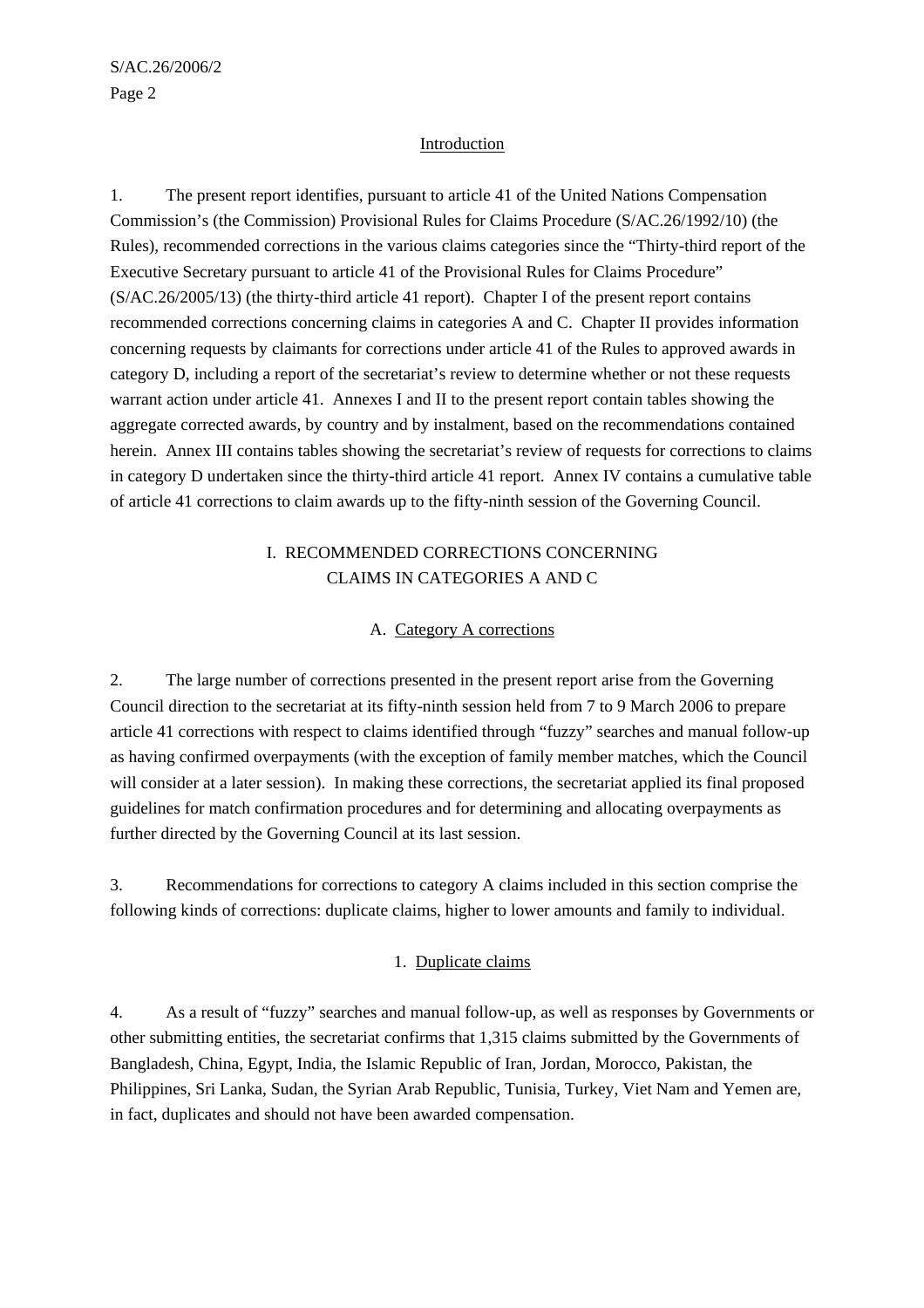#### S/AC.26/2006/2 Page 3

5. Accordingly, as set forth in table 1 below, it is recommended that the awards for these claims be corrected. Table 1 identifies the countries concerned, the instalments to be adjusted, the number of claims affected, and the net effect of the adjustments.

|                            |                   | Number of claims | Amount of net effect |
|----------------------------|-------------------|------------------|----------------------|
| Country                    | <b>Instalment</b> | affected         | (US\$)               |
| Bangladesh                 | Second            | 10               | (37,000.00)          |
|                            | Fourth            | $\mathbf{1}$     | (4,000.00)           |
|                            | Fifth             | 8                | (32,000.00)          |
|                            | Sixth             | 13               | (47,500.00)          |
| China                      | Second            | $\overline{2}$   | (8,000.00)           |
|                            | Fifth             | $\overline{2}$   | (8,000.00)           |
|                            | Sixth             | $\mathbf{1}$     | (4,000.00)           |
| Egypt                      | Second            | $\mathbf{1}$     | (5,000.00)           |
|                            | Third             | $\,$ 8 $\,$      | (20,000.00)          |
|                            | Fourth            | 7                | (20,000.00)          |
|                            | Fifth             | 49               | (127,500.00)         |
|                            | Sixth             | 6                | (16,500.00)          |
| India                      | First             | $\mathbf{1}$     | (4,000.00)           |
|                            | Second            | $\overline{4}$   | (14,000.00)          |
|                            | Third             | $\overline{4}$   | (14,500.00)          |
|                            | Fourth            | 13               | (40,000.00)          |
|                            | Fifth             | 40               | (152,500.00)         |
|                            | Sixth             | 12               | (48,000.00)          |
| Iran (Islamic Republic of) | First             | 9                | (30,000.00)          |
|                            | Second            | 666              | (2,732,000.00)       |
|                            | Third             | 93               | (573,000.00)         |
|                            | Fourth            | $\overline{c}$   | (12,000.00)          |
|                            | Fifth             | 18               | (101,000.00)         |
|                            | Sixth             | 108              | (426,000.00)         |
| Jordan                     | First             | $\mathbf{1}$     | (2,500.00)           |
|                            | Second            | 16               | (78,000.00)          |
|                            | Third             | 30               | (124,000.00)         |
|                            | Fourth            | 6                | (33,000.00)          |
|                            | Fifth             | 23               | (103,000.00)         |
|                            | Sixth             | 28               | (102,000.00)         |
| Morocco                    | Fourth            | $\mathbf{1}$     | (4,000.00)           |
|                            | Fifth             | $\sqrt{2}$       | (12,000.00)          |
|                            | Sixth             | $\overline{4}$   | (20,000.00)          |
| Pakistan                   | Fourth            | $\overline{2}$   | (5,000.00)           |
|                            | Fifth             | $\overline{2}$   | (6,500.00)           |
|                            | Sixth             | $\mathbf{1}$     | (4,000.00)           |
|                            |                   |                  |                      |

Table 1. Category A corrections: duplicate claims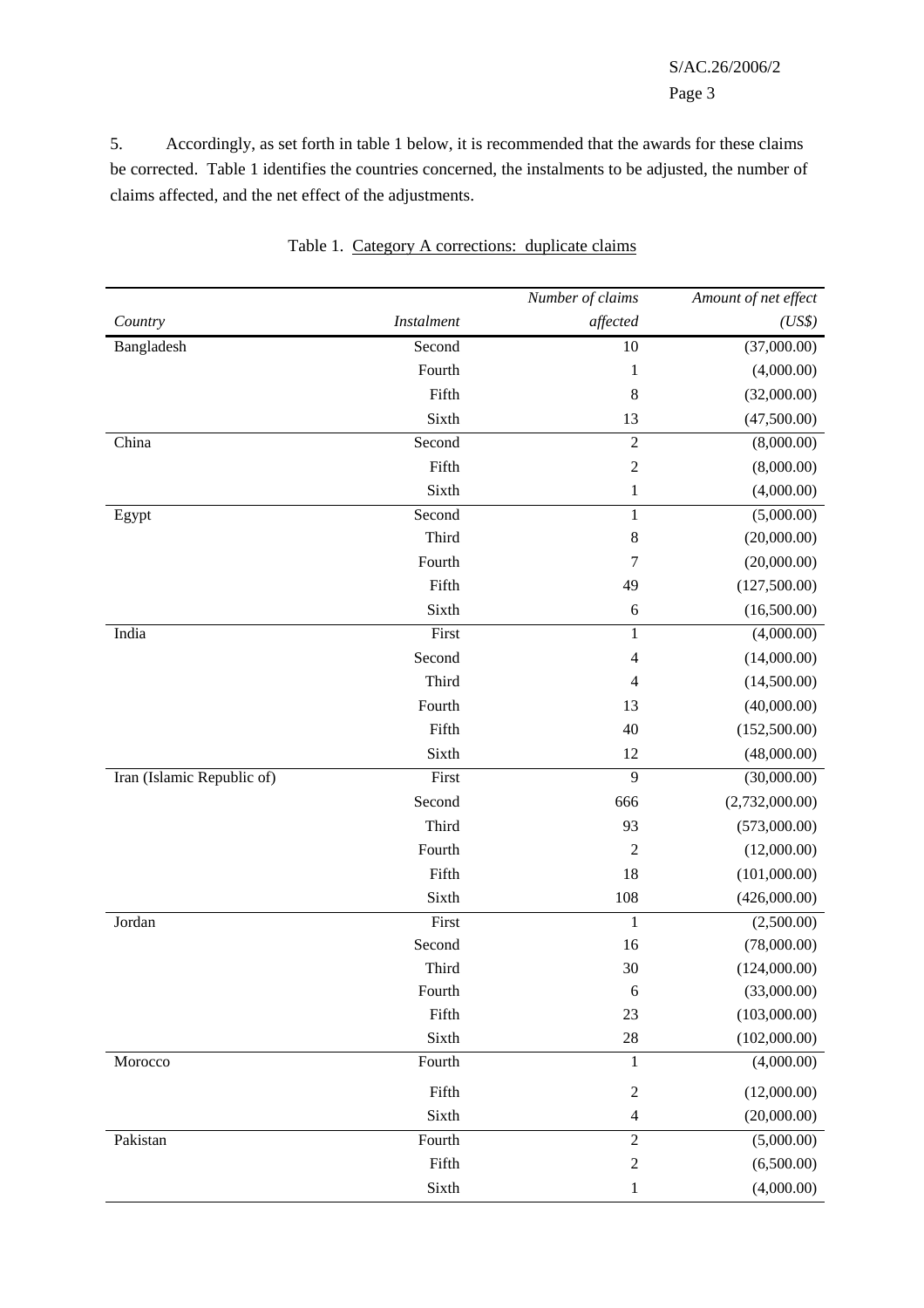#### S/AC.26/2006/2

#### Page 4

|                      |                   | Number of claims | Amount of net effect |
|----------------------|-------------------|------------------|----------------------|
| Country              | <b>Instalment</b> | affected         | (US\$)               |
| Philippines          | Fourth            | 1                | (4,000.00)           |
|                      | Fifth             | 2                | (8,000.00)           |
|                      | Sixth             | 3                | (10,500.00)          |
| Sri Lanka            | First             | 9                | (36,000.00)          |
|                      | Second            | 15               | (60,000.00)          |
|                      | Third             | 15               | (60,000.00)          |
|                      | Fourth            | 21               | (81,000.00)          |
|                      | Fifth             | 17               | (68,000.00)          |
|                      | Sixth             | 17               | (68,000.00)          |
| Sudan                | First             | 1                | (4,000.00)           |
|                      | Second            | 1                | (4,000.00)           |
|                      | Fifth             | 3                | (12,000.00)          |
| Syrian Arab Republic | Fifth             | $\overline{2}$   | (6,500.00)           |
| Tunisia              | Sixth             | $\mathbf{1}$     | (4,000.00)           |
| Turkey               | Sixth             | $\mathbf{1}$     | (2,500.00)           |
| Viet Nam             | Sixth             | $\overline{2}$   | (8,000.00)           |
| Yemen                | Fourth            | $\mathbf{1}$     | (2,500.00)           |
|                      | Fifth             | 7                | (25,000.00)          |
|                      | Sixth             | 2                | (8,000.00)           |
| <b>Total</b>         |                   | 1,315            | (5,442,500.00)       |

#### 2. Higher to lower amounts

6. Decision 21 (S/AC.26/Dec.21 (1994)) of the Governing Council states that "any claimant who has selected a higher amount in category A (US\$4,000 or US\$8,000) and has also filed a category B, C or D claim will be deemed to have selected the corresponding lower amount under category A." As a result of "fuzzy" searches and manual follow-up, as well as responses by Governments or other submitting entities, the secretariat confirms that 1,384 claims submitted by the Governments of Bangladesh, Egypt, India, the Islamic Republic of Iran, Ireland, Jordan, Lebanon, Morocco, Pakistan, the Philippines, Senegal, Sri Lanka, Sudan, the Syrian Arab Republic, Tunisia, Turkey, Ukraine, the United States of America and Yemen were filed for a higher amount in category A by claimants who had also filed claims in another claim category. Therefore, the awards for these category A claims should be reduced to the amounts appropriate to the proper status of the claims.

7. Accordingly, as set forth in table 2 below, it is recommended that the awards for these claims be corrected. Table 2 identifies the country concerned, the instalments to be adjusted, the number of claims affected, and the net effect of the adjustments.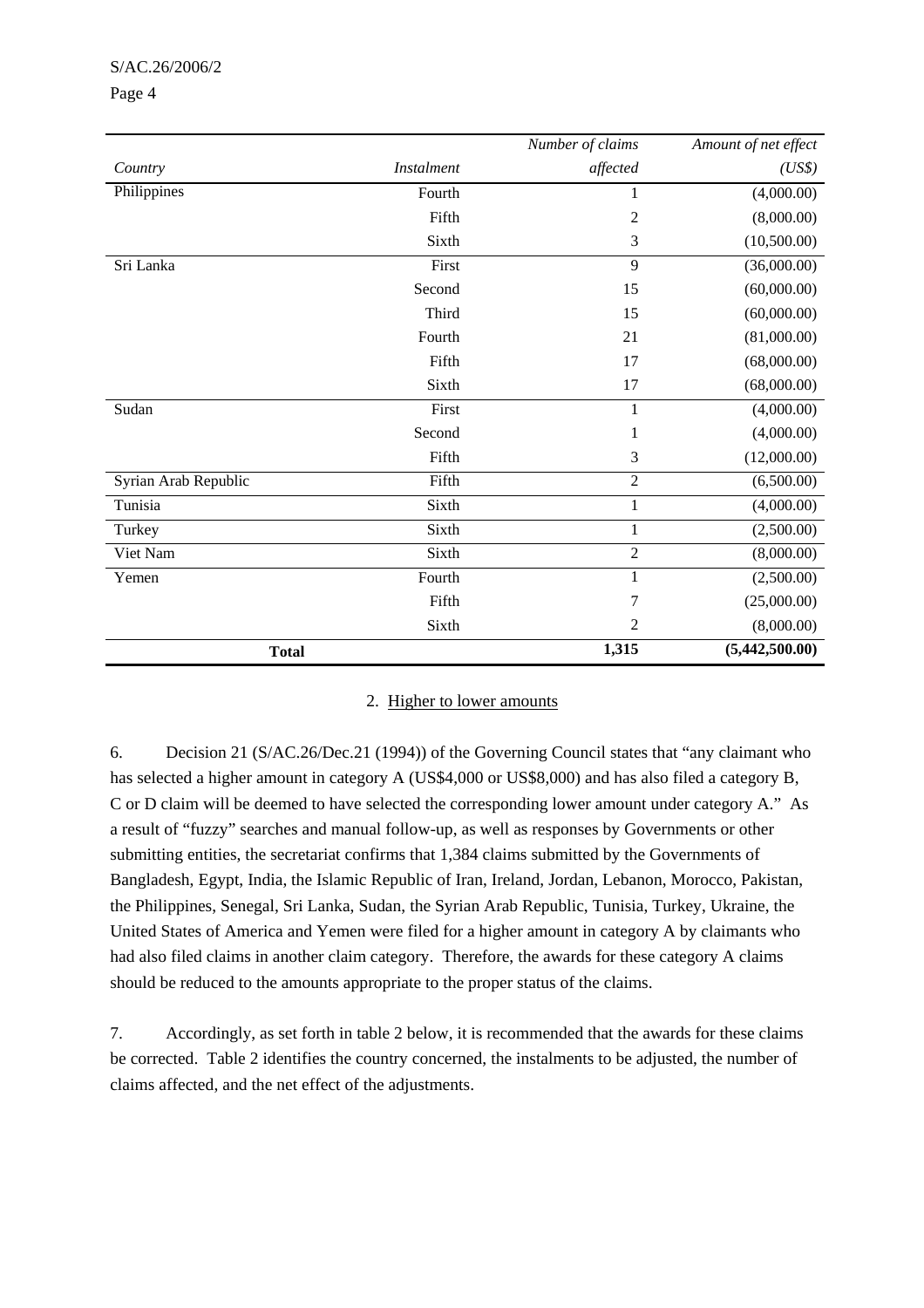|                            |                             | Number of claims | Amount of net effect |
|----------------------------|-----------------------------|------------------|----------------------|
| Country                    | <b>Instalment</b>           | affected         | (US\$)               |
| Bangladesh                 | First                       | 1                | (3,000.00)           |
|                            | Second                      | $\mathfrak{Z}$   | (4,500.00)           |
|                            | Fourth                      | 9                | (15,000.00)          |
|                            | Fifth                       | 6                | (9,000.00)           |
|                            | Sixth                       | $\,$ 8 $\,$      | (12,000.00)          |
| Egypt                      | First                       | 1                | (1,500.00)           |
|                            | Second                      | $\boldsymbol{2}$ | (3,000.00)           |
|                            | Third                       | $\sqrt{5}$       | (9,000.00)           |
|                            | Fourth                      | $\overline{9}$   | (19,500.00)          |
|                            | Fifth                       | $\mathfrak{Z}$   | (4,500.00)           |
| India                      | First                       | 30               | (49,500.00)          |
|                            | Second                      | 58               | (97,500.00)          |
|                            | Third                       | 30               | (52,500.00)          |
|                            | Fourth                      | 177              | (295,500.00)         |
|                            | Fifth                       | 251              | (403,500.00)         |
|                            | Sixth                       | 62               | (103,500.00)         |
| Iran (Islamic Republic of) | Second                      | 20               | (54,000.00)          |
|                            | Third                       | 25               | (73,500.00)          |
|                            | Fifth                       | $\mathbf{1}$     | (3,000.00)           |
|                            | Sixth                       | $\sqrt{6}$       | (12,000.00)          |
| Ireland                    | First                       | $\mathbf{1}$     | (3,000.00)           |
|                            | Fourth                      | 1                | (1,500.00)           |
| Jordan                     | Second                      | 142              | (357,000.00)         |
|                            | Third                       | 154              | (396,000.00)         |
|                            | Fourth                      | 26               | (60,000.00)          |
|                            | Fifth                       | 28               | (69,000.00)          |
|                            | Sixth                       | 85               | (169,500.00)         |
| Lebanon                    | Fifth                       | $\sqrt{5}$       | (15,000.00)          |
| Morocco                    | Sixth                       | $\overline{2}$   | (3,000.00)           |
| Pakistan                   | First                       | $\mathfrak{Z}$   | (6,000.00)           |
|                            | Fourth                      | $\mathbf{1}$     | (1,500.00)           |
|                            | Fifth                       | 1                | (1,500.00)           |
|                            | Sixth                       | $\overline{c}$   | (3,000.00)           |
|                            | Special report <sup>a</sup> | $\sqrt{2}$       | (6,000.00)           |
| Philippines                | Second                      | $\sqrt{2}$       | (3,000.00)           |
|                            | Third                       | $\sqrt{6}$       | (9,000.00)           |
|                            | Fourth                      | 20               | (31,500.00)          |
|                            | Fifth                       | 26               | (39,000.00)          |
|                            | Sixth                       | $22\,$           | (33,000.00)          |
| Senegal                    | Sixth                       | $\mathbf{1}$     | (1,500.00)           |

#### Table 2. Category A corrections: higher to lower amounts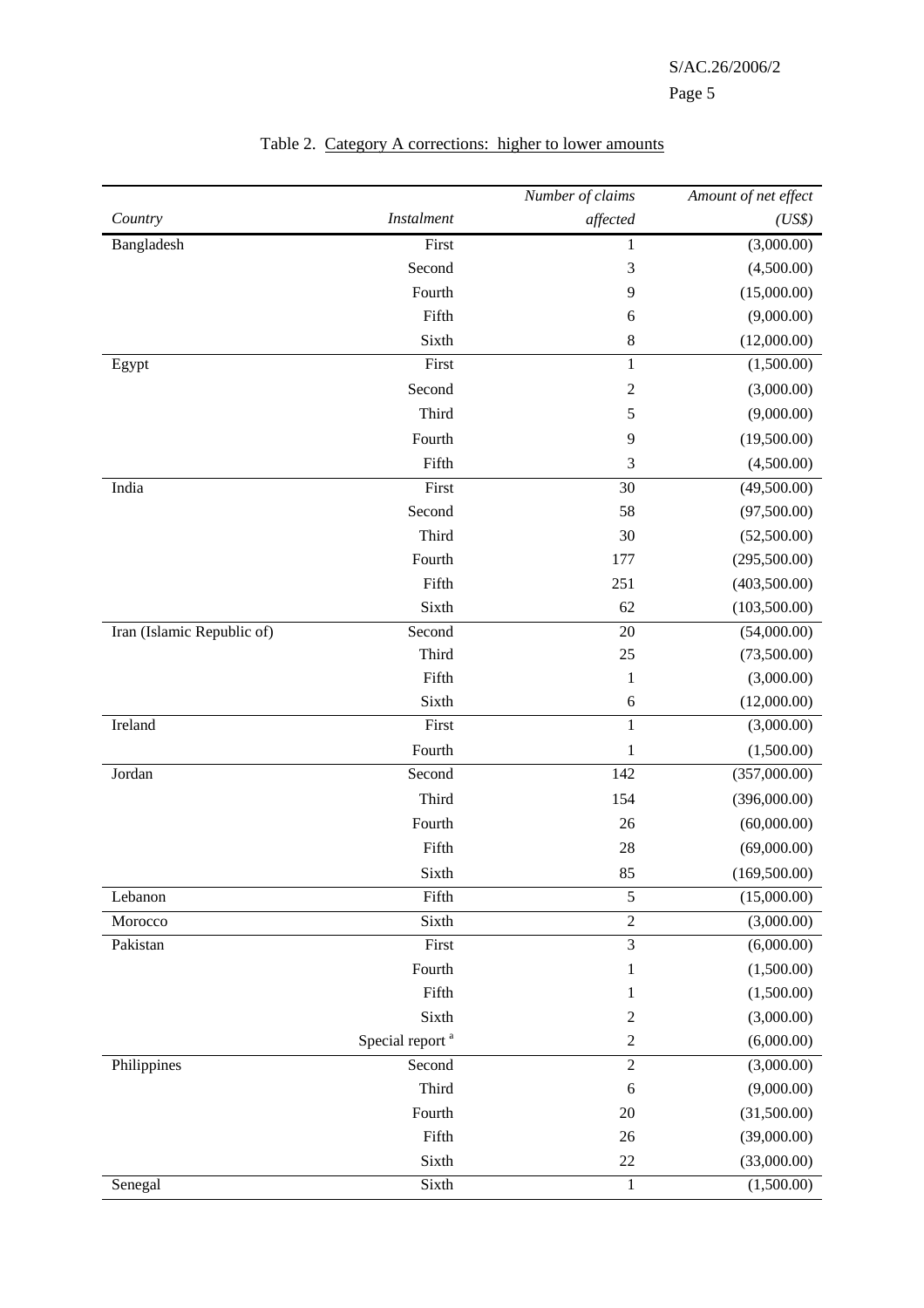#### S/AC.26/2006/2

#### Page 6

|                      |                   | Number of claims | Amount of net effect |
|----------------------|-------------------|------------------|----------------------|
| Country              | <b>Instalment</b> | affected         | (US\$)               |
| Sri Lanka            | First             | $\overline{2}$   | (3,000.00)           |
|                      | Second            | 12               | (18,000.00)          |
|                      | Third             | 7                | (10,500.00)          |
|                      | Fourth            | 34               | (51,000.00)          |
|                      | Fifth             | 14               | (21,000.00)          |
|                      | Sixth             | 18               | (27,000.00)          |
| Sudan                | First             | $\overline{2}$   | (3,000.00)           |
|                      | Fourth            | 16               | (24,000.00)          |
|                      | Fifth             | 14               | (21,000.00)          |
| Syrian Arab Republic | Fourth            | 3                | (6,000.00)           |
|                      | Fifth             | $\sqrt{2}$       | (3,000.00)           |
|                      | Sixth             | 1                | (1,500.00)           |
| Tunisia              | Fourth            | $\mathbf{1}$     | (1,500.00)           |
|                      | Fifth             | $\mathfrak 2$    | (6,000.00)           |
|                      | Sixth             | 9                | (15,000.00)          |
| Turkey               | Fourth            | $\mathbf{1}$     | (3,000.00)           |
|                      | Fifth             | $\mathbf{1}$     | (3,000.00)           |
|                      | Sixth             | $\mathbf{1}$     | (1,500.00)           |
| Ukraine              | Sixth             | $\mathbf{1}$     | (1,500.00)           |
| <b>United States</b> | Second            | $\mathbf{1}$     | (3,000.00)           |
| Yemen                | Fourth            | 1                | (1,500.00)           |
|                      | Fifth             | 4                | (10,500.00)          |
| <b>Total</b>         |                   | 1,384            | (2,670,000.00)       |
|                      |                   |                  |                      |

<sup>a</sup> Special report and recommendations by category D panel on 636 Pakistani claims (S/AC.26/1999/8).

#### 3. Family to individual

8. As a result of the "fuzzy" searches and manual follow-up, the secretariat detected seven claims filed by India, that were awarded as family claims when they should have been awarded as individual claims. The awards for these claims should be corrected to awards appropriate to the proper status of the claims.

9. Accordingly, as set forth in table 3 below, it is recommended that the awards to these claims be corrected. Table 3 identifies the Governments concerned, the instalments to be adjusted, the number of claims to be corrected, and the net effect of the adjustment on each instalment.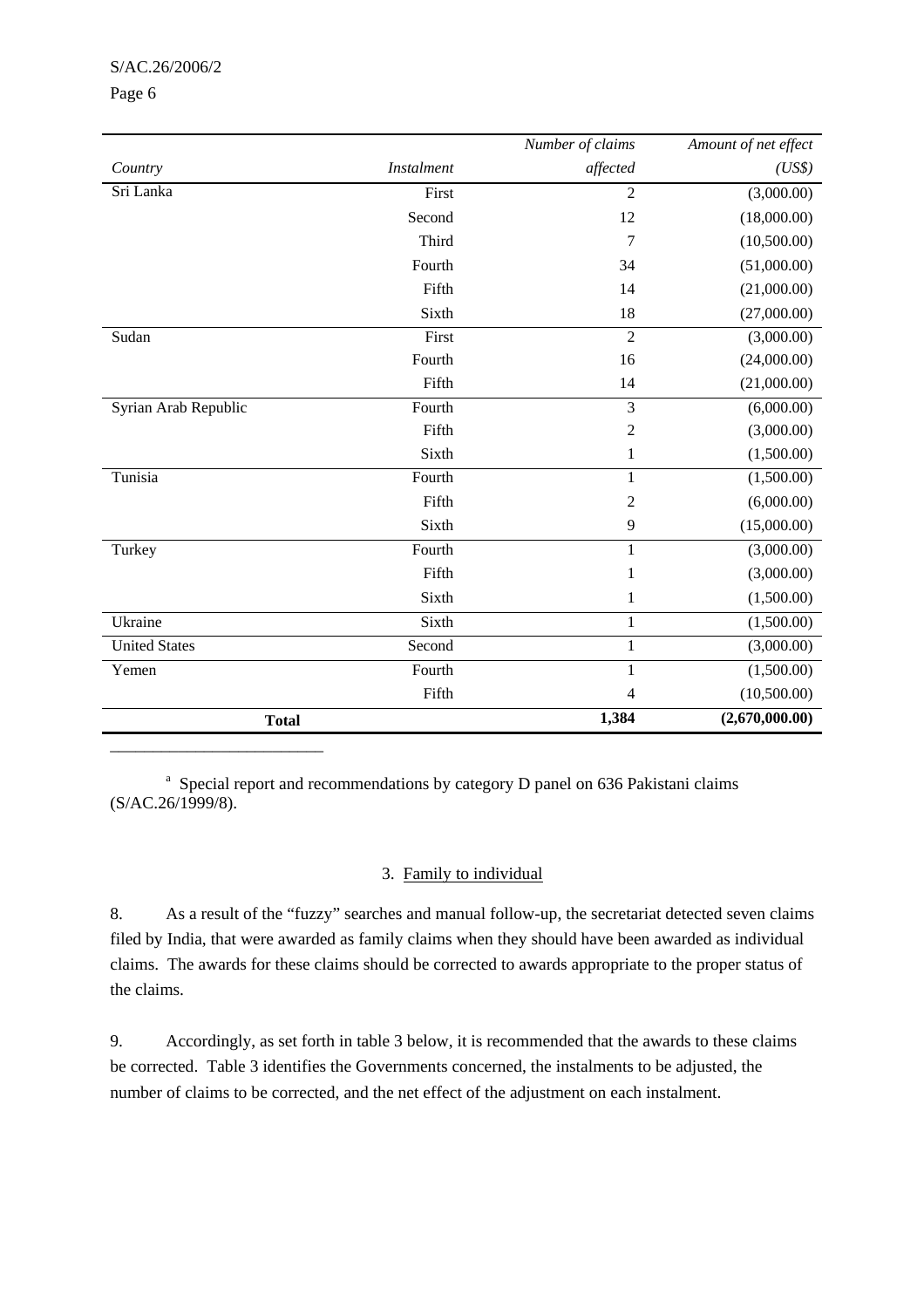|         |              | Number of claims | Amount of net effect |
|---------|--------------|------------------|----------------------|
| Country | Instalment   | affected         | (US\$)               |
| India   | Third        |                  | (4,000.00)           |
|         | Fourth       | 2                | (6,500.00)           |
|         | Fifth        | 3                | (12,000.00)          |
|         | Sixth        |                  | (4,000.00)           |
|         | <b>Total</b> | 7                | (26,500.00)          |

#### Table 3. Category A family to individual claim corrections

#### 4. Summary

10. The recommended corrections related to award amounts in category A concern 2,706 claims submitted by 21 Governments resulting in a net decrease in the total amount awarded of \$8,139,000. The recommendations with respect to the first, second, third, fourth, fifth and sixth instalments of regular category A claims and the special report and recommendations on 636 Pakistani category A claims, by country and by instalment, are provided in tables 1 to 8 of annex I to the present report.

#### B. Category C corrections

11. Recommendations for corrections to category C claims arise from clerical errors made by the secretariat in the processing of claims and other corrections.

#### 1. Data entry errors

12. Following an inquiry from the Palestinian Authority, the secretariat reviewed a claim that was included in the "Report and recommendations made by the panel of Commissioners concerning the second instalment of Palestinian late claims for damages up to US\$100,000 (category C claims)" (S/AC.26/2004/3), which recommendations were approved by the Governing Council in decision 216 (S/AC.26/Dec.216 (2004)).

13. As a result of its review, the secretariat noted that a clerical error was made in the processing of the claim that warrants correction under article 41 of the Rules. Specifically, at the time of data entry, the secretariat had incorrectly recategorised the "relocation expenses" claimed by the claimant under C1 (money) losses in the amount of \$25,200 into C4 (other) losses.

14. As a result of this clerical error, the panel had recommended \$12,788.93 for the C4 (other) losses. However, in accordance with the panel's established methodology the C1 "relocation expenses" claimed by the claimant should not have been recategorised. Moreover, due account should have been taken of the fact that the claimant had departed from Kuwait on 4 October 1992, which is outside the jurisdictional period for compensation of 2 August 1990 to 2 March 1991. Claimed losses due to departure from Iraq or Kuwait outside the jurisdictional period are not compensable. The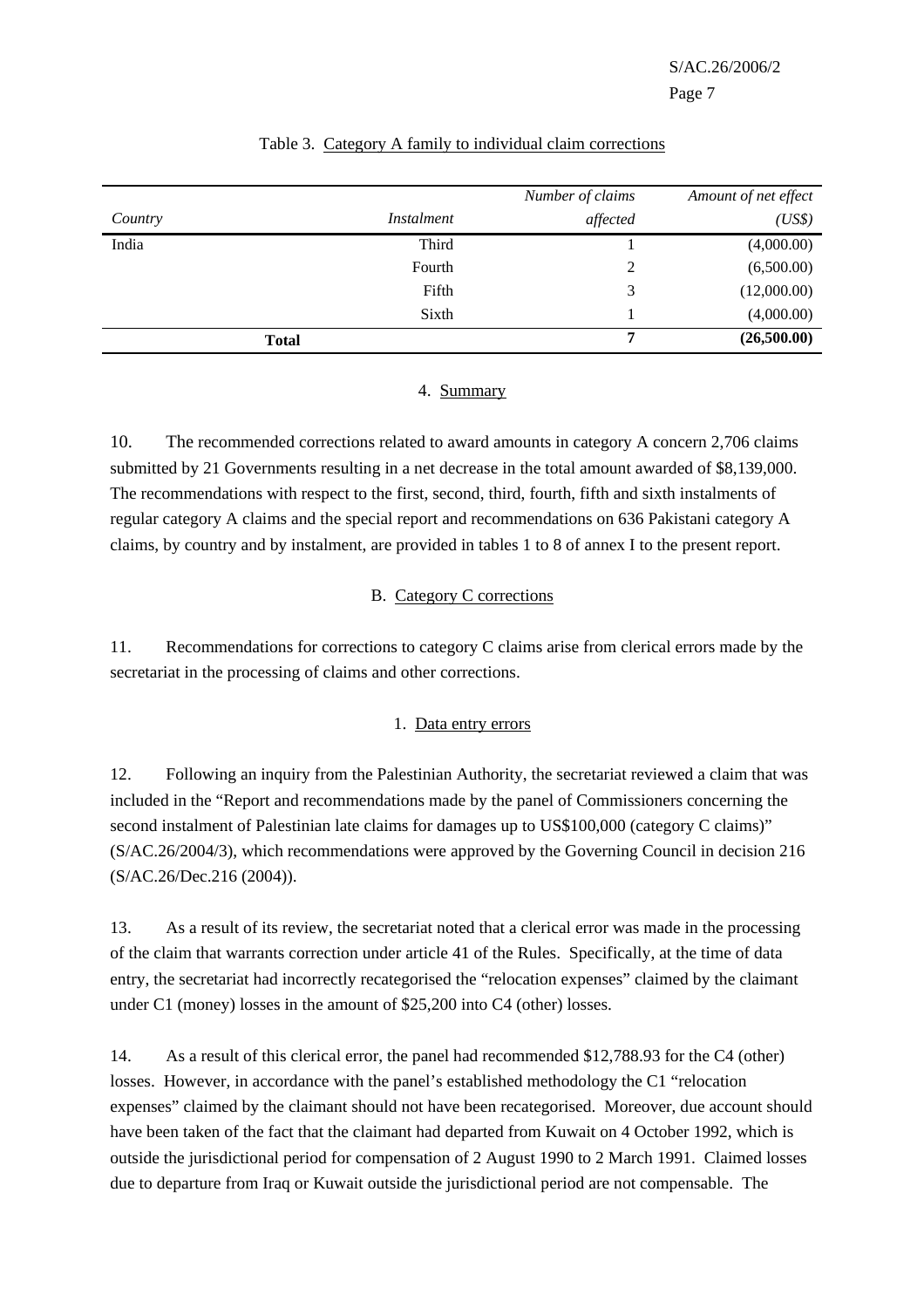S/AC.26/2006/2 Page 8

secretariat reviewed the file and concluded that, applying the correct methodology established by the panel, the claimant is not entitled to receive any compensation award for his C1 (money) losses.

15. During the review undertaken on certain category C claims in the course of the exercise to identify duplicates and other claims raising potential overpayment issues, the secretariat reviewed twenty-seven claims filed through the Government of Sri Lanka. Twenty-five of theses claims were included in the "Report and recommendations of the panel of Commissioners concerning the sixth instalment of individual claims for damages up to US\$100,000 (category C claims)" (S/AC.26/1998/6), which recommendations were approved by the Governing Council in decision 52 (S/AC.26/Dec.52 (1998)), and two claims were included in the "Report and recommendations of the panel of Commissioners concerning the seventh instalment of individual claims for damages up to US\$100,000 (category C claims)" (S/AC.26/1999/11), which recommendations were approved by the Governing Council in decision 70 (S/AC.26/Dec.70 (1999)).

16. As a result of its review, the secretariat noted that clerical errors were made in the processing of the claims that may warrant correction under article 41 of the Rules, should the Council so decide. Specifically, at the time of data entry, the secretariat failed to enter in the UNCC database the C6 (salary) losses amounts claimed by 17 claimants, the C4 (personal property) losses amounts claimed by 23 claimants and the C1 (MPA) loss amount claimed by 1 claimant.

17. As a result of these clerical errors, the panel had recommended no compensation for the above claimants' losses. However, the claim forms filed by the claimants and the evidence in the claim files confirm the existence of the losses. The secretariat reviewed the files and concluded that, applying the panel's established methodology, the claimants would be entitled to receive a compensation award in the amount of \$76,665.07 for their losses, subject to the Council's approval.

18. Accordingly, as set forth in table 4 below, it is recommended that the awards for these claims be corrected. Table 4 identifies the countries or submitting entity concerned, the instalments to be adjusted, the number of claims affected, and the net effect of the adjustments.

| Country or other  |                                |    |                                                       |
|-------------------|--------------------------------|----|-------------------------------------------------------|
| submitting entity | Instalment                     |    | Number of claims affected Amount of net effect (US\$) |
| Palestine         | Second Palestinian late claims |    | (12,788.93)                                           |
| Sri Lanka         | Sixth                          | 25 | 68,620.09                                             |
|                   | Seventh                        | 2  | 8,044.98                                              |
|                   | Total                          | 28 | 63,876.14                                             |

Table 4. Category C corrections arising from data entry errors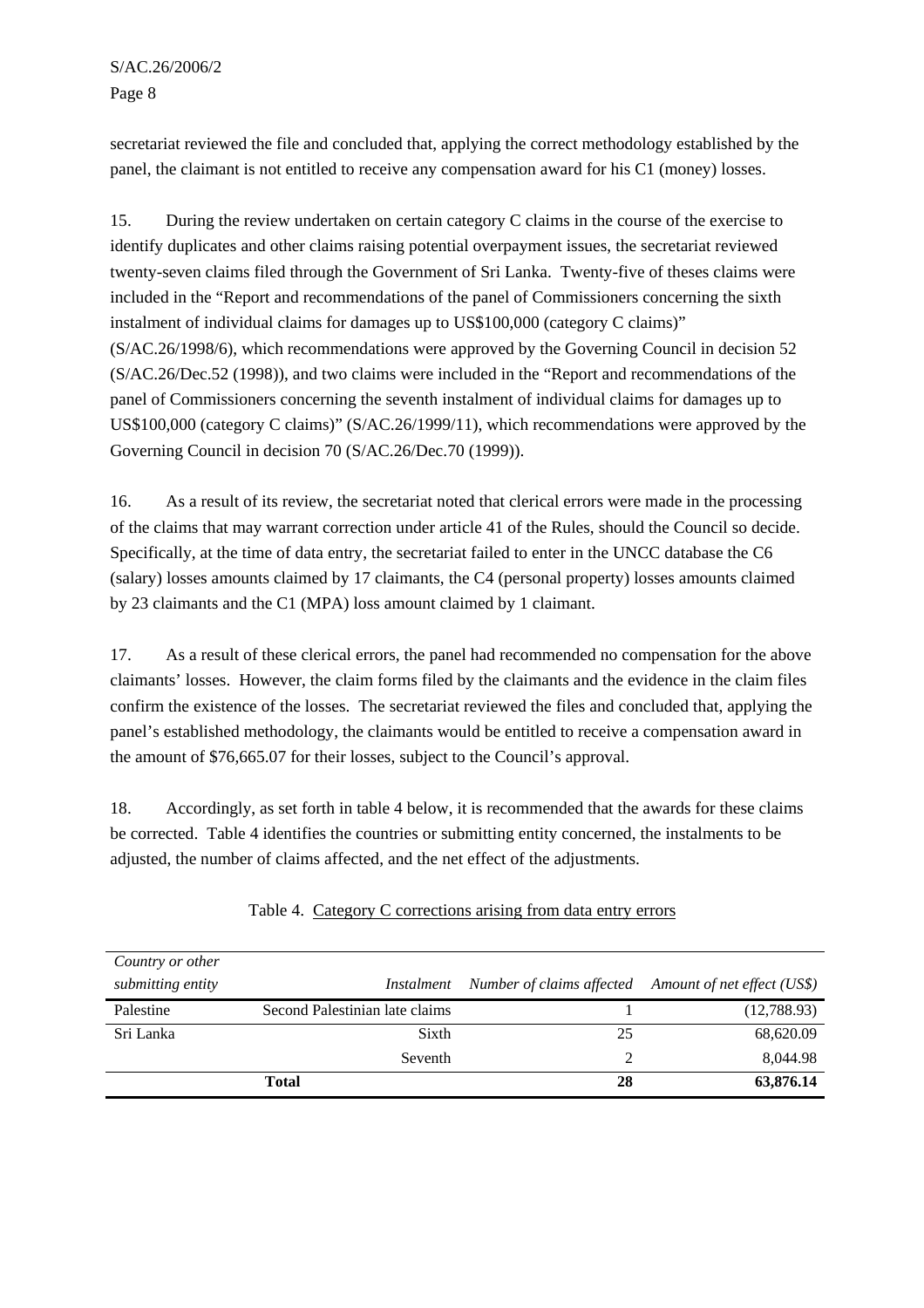#### 2. Other corrections

19. The Commission received information from the Government of India that one category A claim that it had submitted was filed by a claimant who had also filed a claim in category C with a "departure loss" component. The category C claim was included in the "Report and recommendations of the panel of Commissioners concerning the seventh instalment of individual claims for damages up to US\$100,000 (category C claims)" (S/AC.26/1999/11), approved by the Governing Council in decision 70 (S/AC.26/Dec.70 (1999)).

20. Following a review of these claims, the secretariat confirms that the category A and the category C claims were filed by the same claimant. Pursuant to Governing Council decision 24, the claimant should not have been awarded compensation for departure loss in category C. It should be noted that the Government of India returned to the Compensation Fund that portion of the award for the category C claim relating to departure loss.

21. Accordingly, as set forth in table 5 below, it is recommended that the award for this claim be corrected. Table 5 identifies the country concerned, the instalment to be adjusted, the number of claims affected, and the net effect of the adjustments.

| Country | Instalment | Number of claims affected | Amount of net effect (US\$) |
|---------|------------|---------------------------|-----------------------------|
| India   | Seventh    |                           | (1,175.45)                  |
|         | Total      |                           | (1,175.45)                  |

Table 5. Category C corrections: other corrections

22. In summary, the recommended corrections in category C concern 29 claims submitted by three Governments resulting in a net increase of the total amount awarded of \$62,700.69. Of these, the total amount awarded for 27 claims was increased by \$76,665.07 and the total amount awarded for two claims was reduced by \$13,964.38. The recommendations with respect to the sixth and seventh instalments of regular category C claims and the second instalment of category C Palestinian late claims, by country or submitting entity and by instalment, are provided in tables 1 to 4 of annex II to the present report.

#### II. REQUESTS BY CLAIMANTS FOR ARTICLE 41 CORRECTIONS

23. During the period under review, the secretariat continued its review of requests from Governments for corrections to claims in category D, submitted under article 41 of the Rules. The requests and the Executive Secretary's conclusions with respect to those requests are outlined below.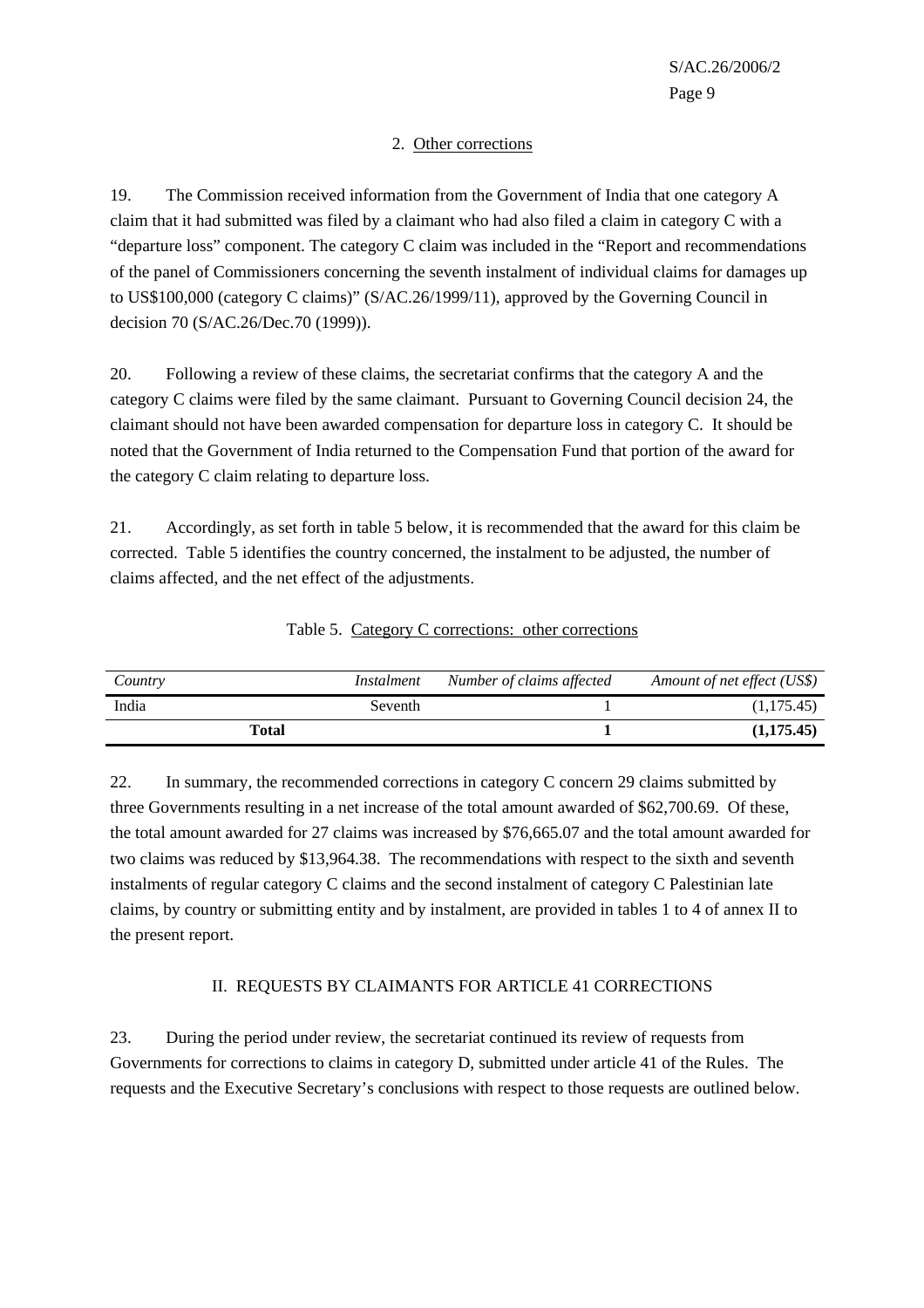#### A. Category D claims

24. During the period under review, the secretariat reviewed a total of 51 requests from the Palestinian Authority for corrections to claims in category D. The requests and the submitting entity are set forth in the table of annex III to the present report. Having carefully reviewed all aspects of the requests, the Executive Secretary has concluded that no correction of the relevant Governing Council decisions is necessary and that no action pursuant to article 41 of the Rules is warranted with regard to the claims in question.

#### B. Pending requests for correction

25. During the period under review, the secretariat did not receive any further requests for article 41 corrections. The secretariat sent response letters to the Palestinian Authority with respect to the 51 requests reported in paragraph 24 above. The secretariat's review of one request from the Palestinian Authority and one request from the Government of Jordan, timely filed prior to the period under review, remains ongoing. Details concerning these requests, and the Executive Secretary's recommendations to the Governing Council with respect thereto will be contained in upcoming article 41 reports to the Governing Council.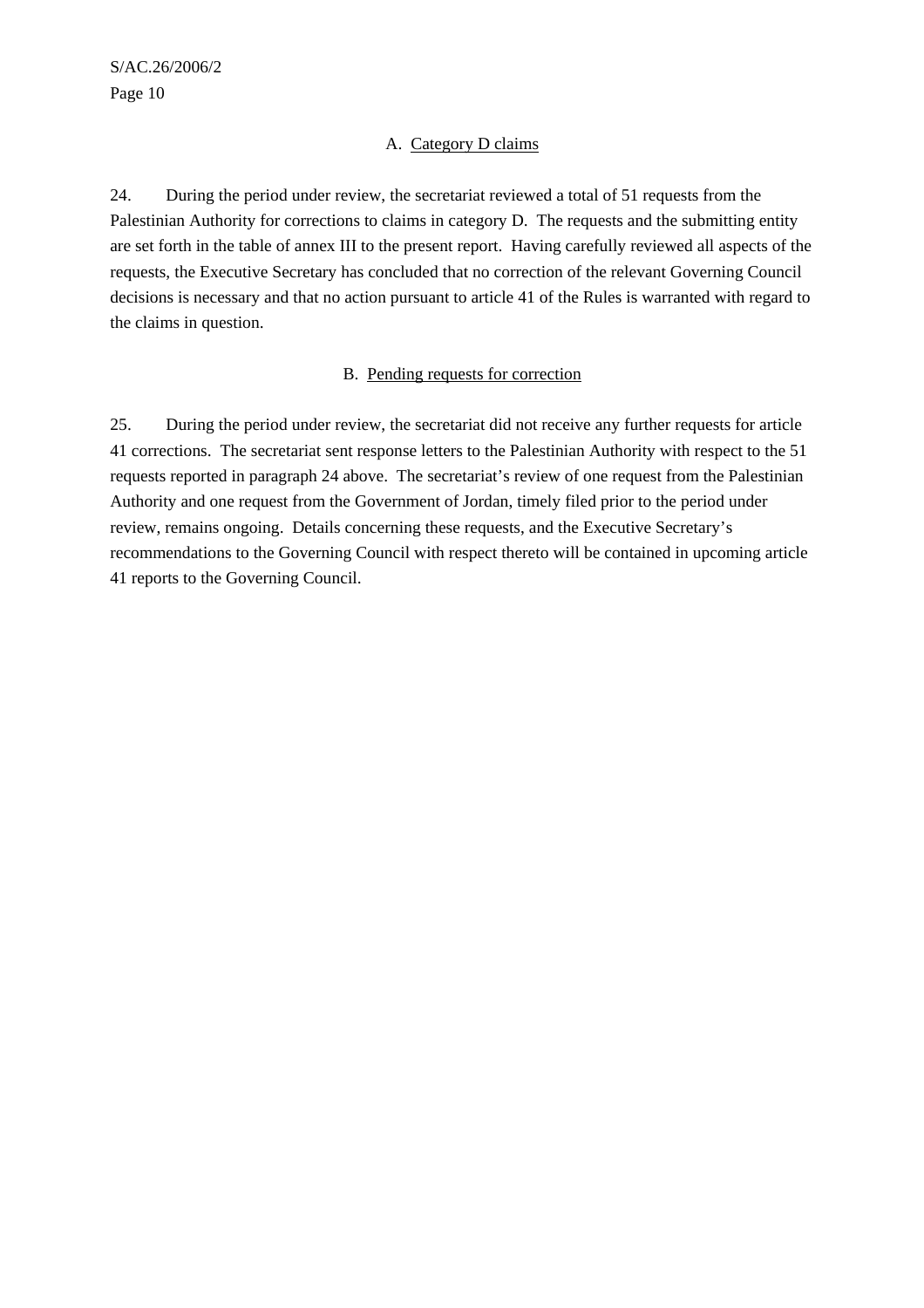#### Annex I

#### RECOMMENDED CORRECTIONS CONCERNING CATEGORY A CLAIMS

1. Based on the recommended corrections reported in paragraphs 2 to 10 of the present report, supra, the category A claims aggregate corrected awards by instalment, per country, are as follows:

|                            | Previous total award | Corrected total award | Amount of net effect |
|----------------------------|----------------------|-----------------------|----------------------|
| Country                    | (US\$)               | (US\$)                | (US\$)               |
| Bangladesh                 | 17,785,000.00        | 17,782,000.00         | (3,000.00)           |
| Egypt                      | 61,476,000.00        | 61,474,500.00         | (1,500.00)           |
| India                      | 25,116,500.00        | 25,063,000.00         | (53,500.00)          |
| Iran (Islamic Republic of) | 594,000.00           | 564,000.00            | (30,000.00)          |
| Ireland                    | 356,500.00           | 353,500.00            | (3,000.00)           |
| Jordan                     | 315,000.00           | 312,500.00            | (2,500.00)           |
| Pakistan                   | 12,127,500.00        | 12, 121, 500.00       | (6,000.00)           |
| Sri Lanka                  | 25,089,500.00        | 25,050,500.00         | (39,000.00)          |
| Sudan                      | 5,058,500.00         | 5,051,500.00          | (7,000.00)           |

#### Table 1. First instalment category A claims corrections

#### Table 2. Second instalment category A claims corrections

|                            | Previous total award | Corrected total award | Amount of net effect |
|----------------------------|----------------------|-----------------------|----------------------|
| Country                    | (US\$)               | (US\$)                | (US\$)               |
| Bangladesh                 | 51,470,000.00        | 51,428,500.00         | (41,500.00)          |
| China                      | 25,171,000.00        | 25,163,000.00         | (8,000.00)           |
| Egypt                      | 142,560,500.00       | 142,552,500.00        | (8,000.00)           |
| India                      | 51,175,000.00        | 51,063,500.00         | (111,500.00)         |
| Iran (Islamic Republic of) | 50,427,500.00        | 47,641,500.00         | (2,786,000.00)       |
| Jordan                     | 94,186,000.00        | 93,751,000.00         | (435,000.00)         |
| Philippines                | 5,760,500.00         | 5,757,500.00          | (3,000.00)           |
| Sri Lanka                  | 77,150,500.00        | 77,072,500.00         | (78,000.00)          |
| Sudan                      | 14,488,500.00        | 14,484,500.00         | (4,000.00)           |
| <b>United States</b>       | 264,000.00           | 261,000.00            | (3,000.00)           |

| Table 3. Third instalment category A claims corrections |  |  |
|---------------------------------------------------------|--|--|
|                                                         |  |  |

|                            | Previous total award | Corrected total award | Amount of net effect |
|----------------------------|----------------------|-----------------------|----------------------|
| Country                    | (US\$)               | (US\$)                | (US\$)               |
| Egypt                      | 174,194,000.00       | 174,165,000.00        | (29,000.00)          |
| India                      | 17,061,500.00        | 16,990,500.00         | (71,000.00)          |
| Iran (Islamic Republic of) | 68,456,500.00        | 67,810,000.00         | (646,500.00)         |
| Jordan                     | 91,874,000.00        | 91,354,000.00         | (520,000.00)         |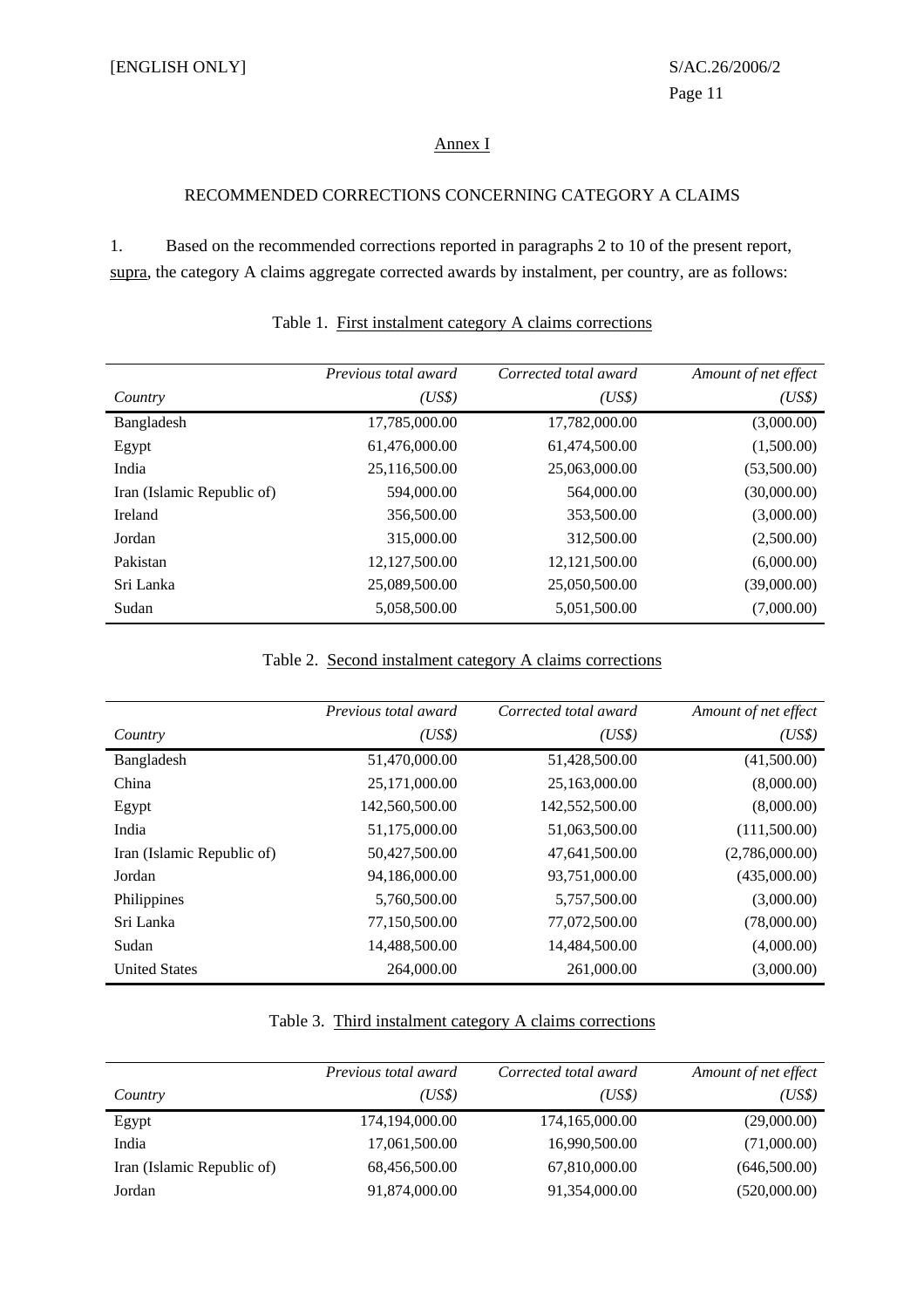|                    | <i>Previous total award</i> | Corrected total award | Amount of net effect |
|--------------------|-----------------------------|-----------------------|----------------------|
| Country            | (US\$)                      | (US\$)                | (US\$)               |
| <b>Philippines</b> | 5,447,500.00                | 5,438,500.00          | (9,000.00)           |
| Sri Lanka          | 52,328,000.00               | 52,257,500.00         | (70,500.00)          |

#### Table 4. Fourth instalment category A claims corrections

|                            | Previous total award | Corrected total award | Amount of net effect |
|----------------------------|----------------------|-----------------------|----------------------|
| Country                    | (US\$)               | (US\$)                | (US\$)               |
| Bangladesh                 | 52,663,000.00        | 52,644,000.00         | (19,000.00)          |
| Egypt                      | 207,338,500.00       | 207,299,000.00        | (39,500.00)          |
| India                      | 146,983,500.00       | 146,641,500.00        | (342,000.00)         |
| Iran (Islamic Republic of) | 3,521,000.00         | 3,509,000.00          | (12,000.00)          |
| Ireland                    | 128,000.00           | 126,500.00            | (1,500.00)           |
| Jordan                     | 17,369,000.00        | 17,276,000.00         | (93,000.00)          |
| Morocco                    | 167,500.00           | 163,500.00            | (4,000.00)           |
| Pakistan                   | 22,694,500.00        | 22,688,000.00         | (6,500.00)           |
| Philippines                | 27,299,500.00        | 27,264,000.00         | (35,500.00)          |
| Sri Lanka                  | 69,478,500.00        | 69,346,500.00         | (132,000.00)         |
| Sudan                      | 10,542,000.00        | 10,518,000.00         | (24,000.00)          |
| Syrian Arab Republic       | 26,306,500.00        | 26,300,500.00         | (6,000.00)           |
| Tunisia                    | 316,000.00           | 314,500.00            | (1,500.00)           |
| Turkey                     | 6,298,500.00         | 6,295,500.00          | (3,000.00)           |
| Yemen                      | 25,547,500.00        | 25,543,500.00         | (4,000.00)           |

### Table 5. Fifth instalment category A claims corrections

|                            | Previous total award | Corrected total award | Amount of net effect |
|----------------------------|----------------------|-----------------------|----------------------|
| Country                    | (US\$)               | (US\$)                | (US\$)               |
| Bangladesh                 | 52,518,000.00        | 52,477,000.00         | (41,000.00)          |
| China                      | 5,708,000.00         | 5,700,000.00          | (8,000.00)           |
| Egypt                      | 216,586,000.00       | 216,454,000.00        | (132,000.00)         |
| India                      | 148,504,500.00       | 147,936,500.00        | (568,000.00)         |
| Iran (Islamic Republic of) | 3,739,500.00         | 3,635,500.00          | (104,000.00)         |
| Jordan                     | 17,202,500.00        | 17,030,500.00         | (172,000.00)         |
| Lebanon                    | 6,963,000.00         | 6,948,000.00          | (15,000.00)          |
| Morocco                    | 132,000.00           | 120,000.00            | (12,000.00)          |
| Pakistan                   | 23,061,000.00        | 23,053,000.00         | (8,000.00)           |
| Philippines                | 17,916,500.00        | 17,869,500.00         | (47,000.00)          |
| Sri Lanka                  | 69,360,000.00        | 69,271,000.00         | (89,000.00)          |
| Sudan                      | 38,907,500.00        | 38,874,500.00         | (33,000.00)          |
| Syrian Arab Republic       | 26,845,500.00        | 26,836,000.00         | (9,500.00)           |
| Tunisia                    | 329,500.00           | 323,500.00            | (6,000.00)           |
| Turkey                     | 6,506,500.00         | 6,503,500.00          | (3,000.00)           |
| Yemen                      | 29,090,000.00        | 29,054,500.00         | (35,500.00)          |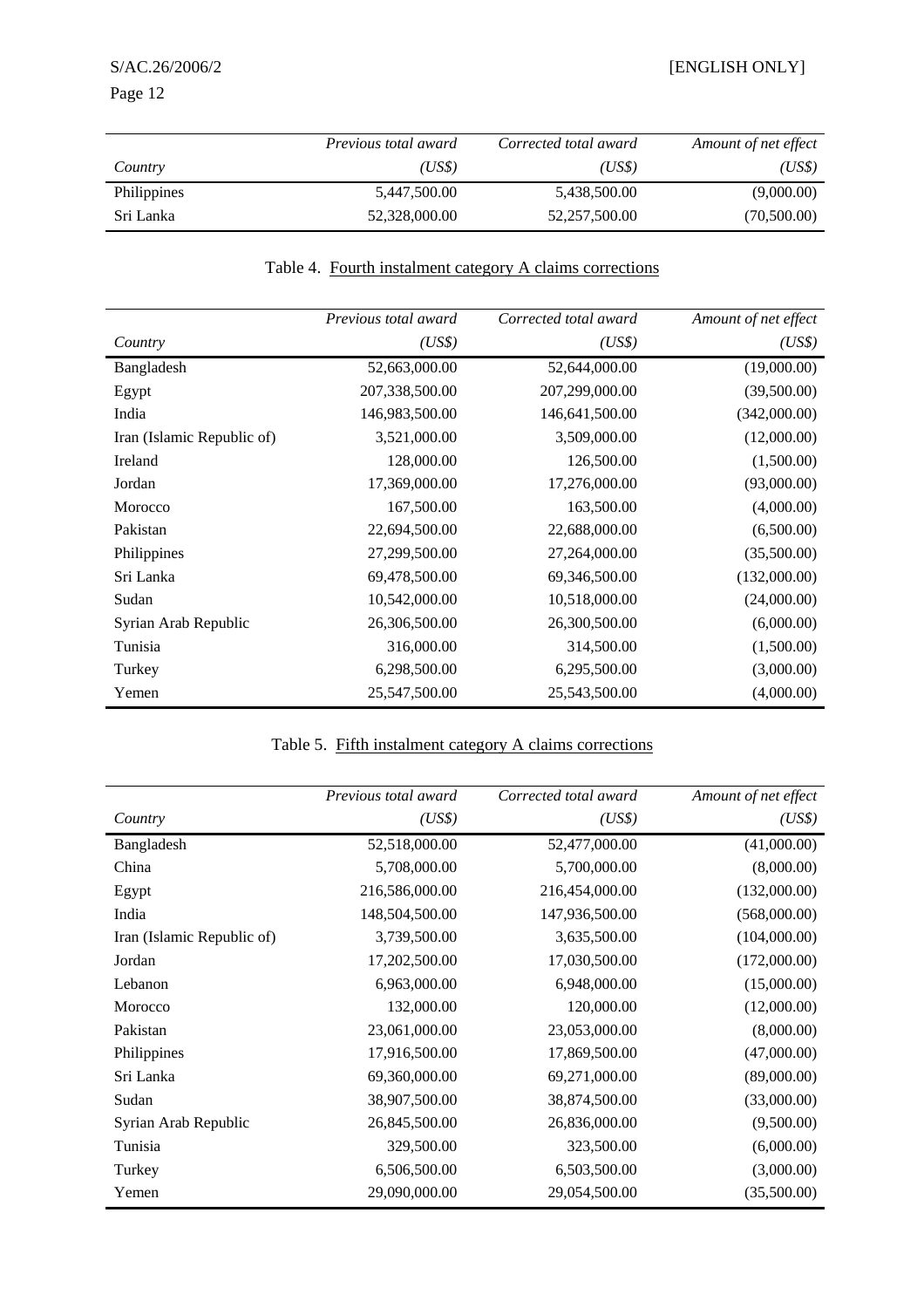|                            | Previous total award | Corrected total award | Amount of net effect |
|----------------------------|----------------------|-----------------------|----------------------|
| Country                    | (US\$)               | (US\$)                | (US\$)               |
| Bangladesh                 | 66,410,000.00        | 66,350,500.00         | (59,500.00)          |
| China                      | 588,000.00           | 584,000.00            | (4,000.00)           |
| Egypt                      | 18,636,000.00        | 18,619,500.00         | (16,500.00)          |
| India                      | 17,343,000.00        | 17,187,500.00         | (155,500.00)         |
| Iran (Islamic Republic of) | 5,487,000.00         | 5,049,000.00          | (438,000.00)         |
| Jordan                     | 17,564,500.00        | 17,293,000.00         | (271,500.00)         |
| Morocco                    | 2,858,500.00         | 2,835,500.00          | (23,000.00)          |
| Pakistan                   | 46,420,000.00        | 46,413,000.00         | (7,000.00)           |
| Philippines                | 60,455,000.00        | 60,411,500.00         | (43,500.00)          |
| Senegal                    | 4,000.00             | 2,500.00              | (1,500.00)           |
| Sri Lanka                  | 35,391,000.00        | 35,296,000.00         | (95,000.00)          |
| Syrian Arab Republic       | 5,208,500.00         | 5,207,000.00          | (1,500.00)           |
| Tunisia                    | 1,828,500.00         | 1,809,500.00          | (19,000.00)          |
| Turkey                     | 1,560,500.00         | 1,556,500.00          | (4,000.00)           |
| Ukraine                    | 180,000.00           | 178,500.00            | (1,500.00)           |
| Viet Nam                   | 3,504,000.00         | 3,496,000.00          | (8,000.00)           |
| Yemen                      | 1,881,500.00         | 1,873,500.00          | (8,000.00)           |

#### Table 6. Sixth instalment category A claims corrections

Page 13

#### Table 7. Special report category A claims corrections

|          | <i>Previous total award</i> | Corrected total award | Amount of net effect |
|----------|-----------------------------|-----------------------|----------------------|
| Country  | (US\$)                      | (US\$)                | (US\$)               |
| Pakistan | 2,519,000.00                | 2,513,000.00          | (6,000.00)           |

2. Based on the above corrections, the revised category A claim total recommended awards by instalment are as follows:

#### Table 8. Recommended corrected total awards for category A claims

|                             | <i>Previous total award</i> | Corrected total award | Amount of net effect |
|-----------------------------|-----------------------------|-----------------------|----------------------|
| <i>Instalment</i>           | (US\$)                      | (US\$)                | (US\$)               |
| First                       | 189,961,500.00              | 189,816,000.00        | (145,500.00)         |
| Second                      | 641,917,000.00              | 638,439,000.00        | (3,478,000.00)       |
| Third                       | 531,968,000.00              | 530,622,000.00        | (1,346,000.00)       |
| Fourth                      | 732,040,500.00              | 731,317,000.00        | (723,500.00)         |
| Fifth                       | 771,985,000.00              | 770,702,000.00        | (1,283,000.00)       |
| Sixth                       | 316,521,000.00              | 315,364,000.00        | (1,157,000.00)       |
| Special report <sup>a</sup> | 2,519,000.00                | 2,513,000.00          | (6,000.00)           |

<sup>a</sup> Special report and recommendations by category D panel on 636 Pakistani claims (S/AC.26/1999/8).

\_\_\_\_\_\_\_\_\_\_\_\_\_\_\_\_\_\_\_\_\_\_\_\_\_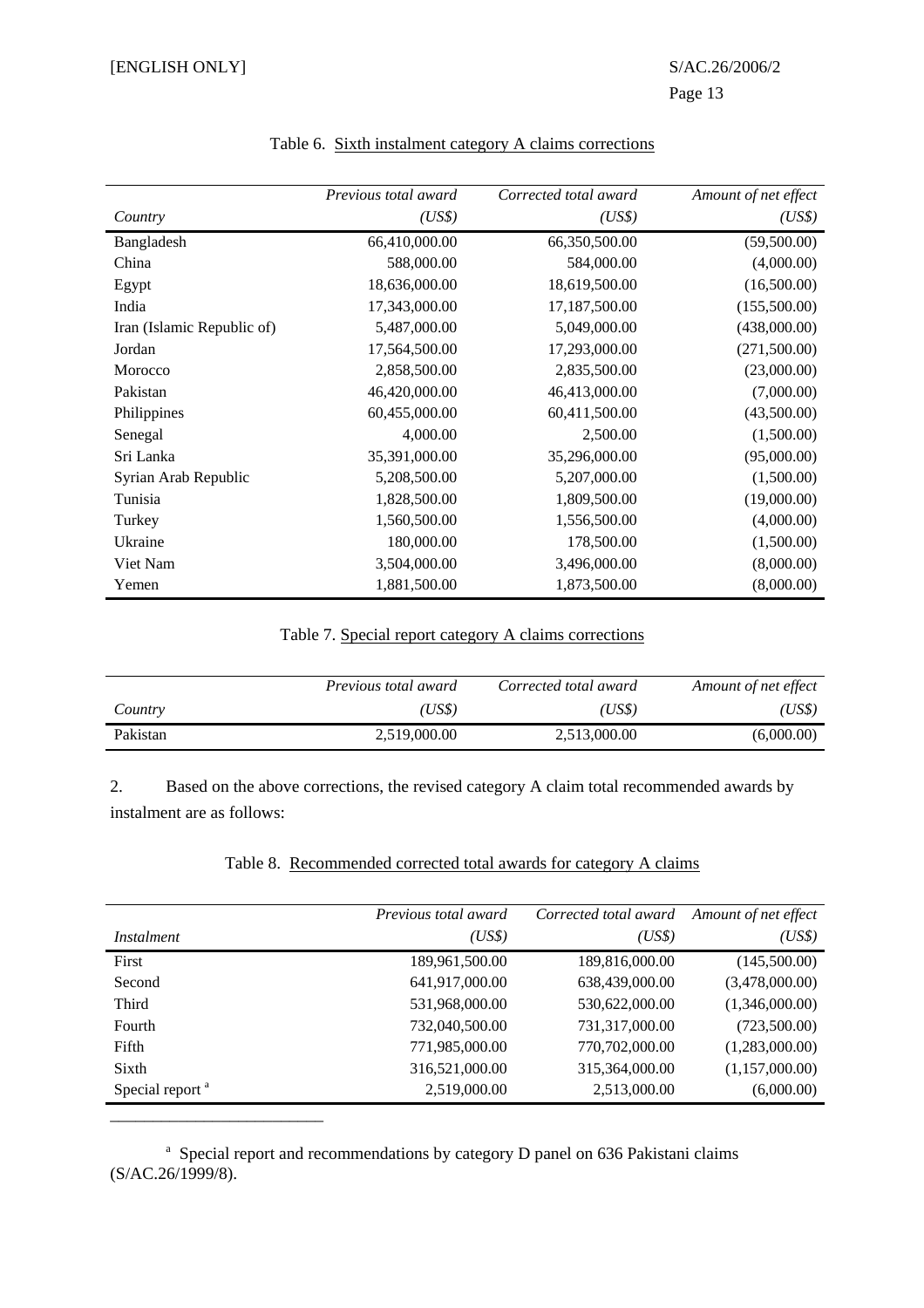#### Annex II

#### RECOMMENDED CORRECTIONS CONCERNING CATEGORY C CLAIMS

1. Based on the recommended corrections reported in paragraphs 11 to 22 of the present report, supra, the aggregate corrected awards for category C claims by instalment, per country or other submitting entity, are as follows:

|--|

| Country or other  | Previous total award | Corrected total award | Amount of net effect |
|-------------------|----------------------|-----------------------|----------------------|
| submitting entity | (US\$)               | (USS)                 | (US\$)               |
| Palestine         | 7.735.261.37         | 7.722.472.44          | (12,788.93)          |

#### Table 2. Sixth instalment category C claims corrections

|           | <i>Previous total award</i> | Corrected total award | Amount of net effect |
|-----------|-----------------------------|-----------------------|----------------------|
| Country   | US\$)                       | (US\$)                | (US\$)               |
| Sri Lanka | 3,851,072.75                | 3,919,692.84          | 68.620.09            |

#### Table 3. Seventh instalment category C claims corrections

|           | Previous total award | Corrected total award | Amount of net effect |
|-----------|----------------------|-----------------------|----------------------|
| Country   | (US\$)               | (USS)                 | (US\$)               |
| India     | 187,593,690.37       | 187,592,514.92        | (1,175.45)           |
| Sri Lanka | 5,284,164.64         | 5,292,209.62          | 8,044.98             |

2. Based on the above corrections, the revised category C claims total recommended awards by instalment are as follows:

#### Table 4. Recommended corrected total awards for category C claims

|                         | Previous total award | Corrected total award | Amount of net effect |
|-------------------------|----------------------|-----------------------|----------------------|
| Instalment              | (US\$)               | (US\$)                | (US\$)               |
| Second Palestinian late | 439,783,589.41       | 439,770,800.48        | (12,788.93)          |
| claims                  |                      |                       |                      |
| Sixth                   | 770,820,891.53       | 770,889,511.62        | 68,620.09            |
| Seventh                 | 1,936,339,225.94     | 1,936,346,095.47      | 6,869.53             |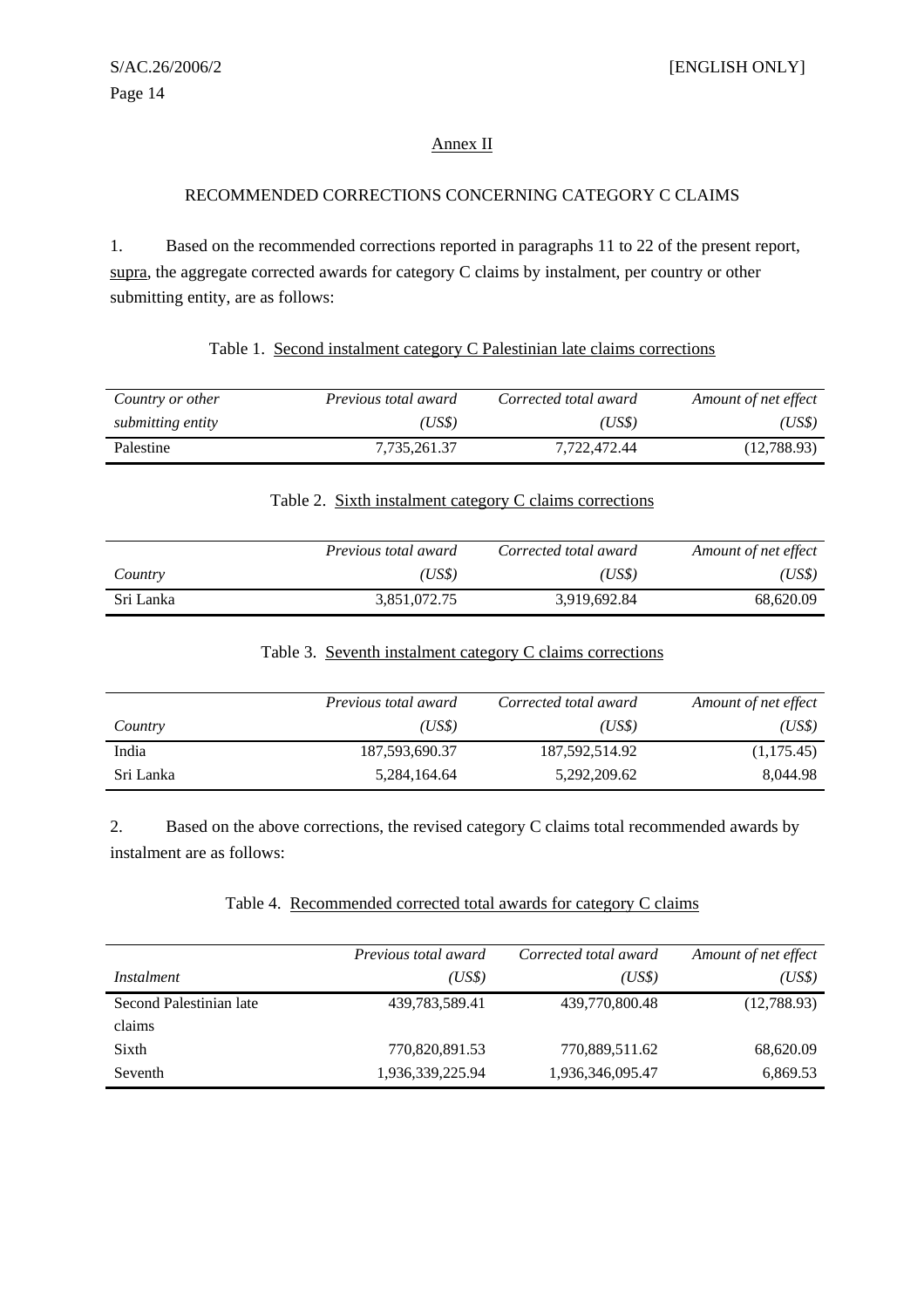#### Annex III

#### REQUESTS BY CLAIMANTS FOR ARTICLE 41 CORRECTIONS IN CATEGORY D

As reported in paragraph 24 of the present report, supra, the secretariat has continued its review of requests from one submitting entity for corrections to claims in category D submitted under article 41 of the Rules. The requests reviewed by submitting entity, date of request and instalment are as follows:

| Country or other  |                  | Number of |                            | Governing        |
|-------------------|------------------|-----------|----------------------------|------------------|
| submitting entity | Date of request  | claims    | Instalment                 | Council decision |
| Palestine         | 21 December 2005 |           | 4 Palestinian late claims  | 247              |
|                   | 28 December 2005 |           | 46 Palestinian late claims | 247              |
|                   | 31 December 2005 |           | Palestinian late claims    | 247              |
|                   | <b>Total</b>     | 51        |                            |                  |

#### Table. Category D requests for correction reviewed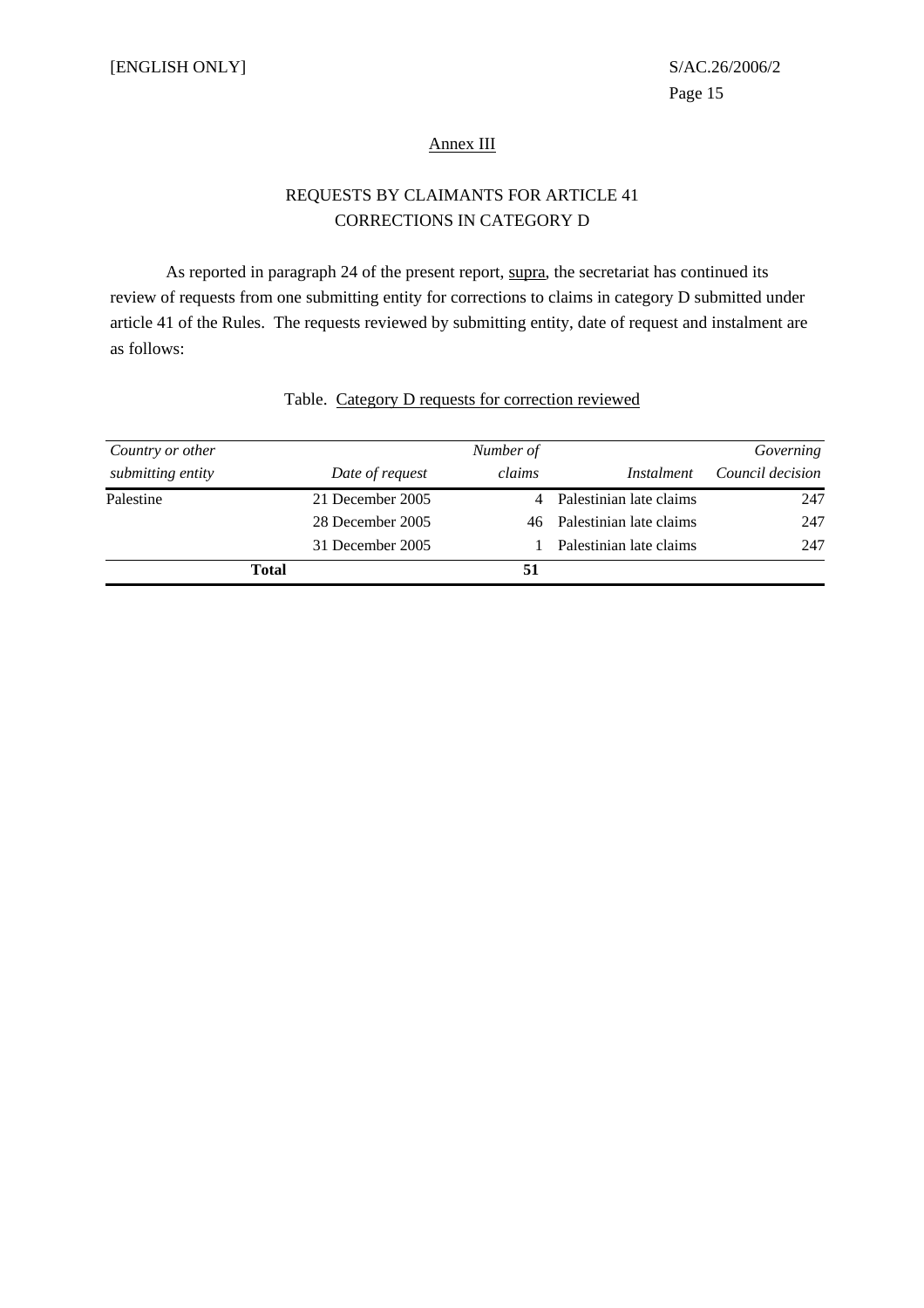# Annex IV<br>ARTICLE 41 CORRECTIONS TO CLAIMS AWARDS (UP TO THE FIFTY-NINTH SESSION OF THE GOVERNING COUNCIL)

|                  | Category A     |                  | Category B            |                  | Category C            |                  | Category D                              |                | Category E   |                  | Category F            |                  | Total                                             |                                        |
|------------------|----------------|------------------|-----------------------|------------------|-----------------------|------------------|-----------------------------------------|----------------|--------------|------------------|-----------------------|------------------|---------------------------------------------------|----------------------------------------|
|                  |                |                  |                       |                  |                       |                  |                                         |                |              |                  |                       |                  |                                                   | Number of                              |
|                  | Net correction |                  | Number Net correction |                  | Number Net correction | Number           | Net correction Number of Net correction |                |              |                  | Number Net correction | Number           | Net corrections for claims corrected              |                                        |
|                  | for category   | of claims        | <i>for category</i>   | of claims        | for category          | of claims        | for category                            | claims         | for category | of claims        | for category          | of claims        | categories $A, B, C, D, \quad$ in categories $A,$ |                                        |
| Report           |                | (US\$) corrected |                       | (US\$) corrected |                       | (US\$) corrected | (US\$)                                  | corrected      |              | (US\$) corrected |                       | (US\$) corrected |                                                   | $E$ and $F$ (US\$) $B$ , C, D, E and F |
| $A(6)$ panel     | (6,439,500.00) | 2,575            |                       |                  |                       |                  |                                         |                |              |                  |                       |                  | (6,439,500.00)                                    | 2,575                                  |
| $B(2.2)$ panel   |                |                  | (12,500.00)           | 3 <sup>a</sup>   |                       |                  |                                         |                |              |                  |                       |                  | (12,500.00)                                       | 3 <sup>a</sup>                         |
| $B(3)$ panel     |                |                  | 110,000.00            | 10 <sup>b</sup>  |                       |                  |                                         |                |              |                  |                       |                  | 110,000.00                                        | 10 <sup>b</sup>                        |
| $C(4)$ panel     |                |                  |                       |                  | (1,922.00)            | 49               |                                         |                |              |                  |                       |                  | (1,922.00)                                        | 49                                     |
| $C(5)$ panel     |                |                  |                       |                  | (77, 190.00)          | 6                |                                         |                |              |                  |                       |                  | (77, 190.00)                                      | 6                                      |
| $C(6)$ panel     |                |                  |                       |                  | 72,685.00             | 15               |                                         |                |              |                  |                       |                  | 72,685.00                                         | 15                                     |
| $D(5)$ panel     |                |                  |                       |                  |                       |                  | (2,646.81)                              | 7              |              |                  |                       |                  | (2,646.81)                                        |                                        |
| $D(7)$ panel     |                |                  |                       |                  |                       |                  | (38, 836.21)                            | 13             |              |                  |                       |                  | (38, 836.21)                                      | 13                                     |
| $D1(9.1)$ panel  |                |                  |                       |                  |                       |                  | 103,532.16                              | $\overline{4}$ |              |                  |                       |                  | 103,532.16                                        |                                        |
| Special D panel  |                |                  |                       |                  |                       |                  | $-$ (13,283,441.51)                     | 426            |              |                  |                       |                  | (13, 283, 441.51)                                 | 426                                    |
| $E3(10)$ panel   |                |                  |                       |                  |                       |                  |                                         |                | 325,850.00   |                  |                       |                  | 325,850.00                                        |                                        |
| $E4(3)$ panel    |                |                  |                       |                  |                       |                  |                                         |                | 536,513.00   | 3                |                       |                  | 536,513.00                                        |                                        |
| Article $41(1)$  | (5,500.00)     | 10               |                       |                  |                       |                  |                                         |                |              |                  |                       |                  | (5,500.00)                                        | 10                                     |
| Article $41(2)$  | (49,000.00)    | 16               |                       |                  |                       |                  |                                         |                |              |                  |                       |                  | (49,000.00)                                       | 16                                     |
| Article $41(3)$  | 1,500.00       | 4                |                       |                  |                       |                  |                                         |                |              |                  |                       |                  | 1,500.00                                          |                                        |
| Article $41(4)$  | (83,000.00)    | 19               |                       |                  |                       |                  |                                         |                |              |                  |                       |                  | (83,000.00)                                       | 19                                     |
| Article $41(5)$  | (18,500.00)    | 5                |                       |                  |                       |                  |                                         |                |              |                  |                       |                  | (18,500.00)                                       | 5                                      |
| Article $41(6)$  | 15,867,500.00  | 10,757           |                       |                  |                       |                  |                                         |                |              |                  |                       |                  | 15,867,500.00                                     | 10,757                                 |
| Article $41(7)$  | (6,975,500.00) | 3,385            |                       |                  |                       |                  |                                         |                |              |                  |                       |                  | (6,975,500.00)                                    | 3,385                                  |
| Article 41(8)    | (7,806,000.00) | 4,385            |                       |                  | 70,613,604.05         | 23,282           |                                         |                |              |                  |                       |                  | 62,807,604.05                                     | 27,667                                 |
| Article $41(9)$  | (4,136,500.00) | 1,062            |                       |                  | 5,278,142.15          | 1,730            |                                         |                |              |                  |                       |                  | 1,141,642.15                                      | 2,792                                  |
| Article $41(10)$ | (1,446,000.00) | 364              |                       |                  | 3,168,018.90          | 467              |                                         |                |              |                  |                       |                  | 1,722,018.90                                      | 831                                    |
| Article $41(11)$ | (1,358,500.00) | 370              |                       |                  |                       |                  |                                         |                |              |                  |                       |                  | (1,358,500.00)                                    | 370                                    |
| Article $41(12)$ | (112,000.00)   | 26               |                       |                  | 613,498.37            | 40               |                                         |                |              |                  |                       |                  | 501,498.37                                        | 66                                     |
| Article $41(13)$ | (55,500.00)    | 40               |                       |                  | (102, 863.22)         | 27               |                                         |                |              |                  |                       |                  | (158, 363.22)                                     | 67                                     |